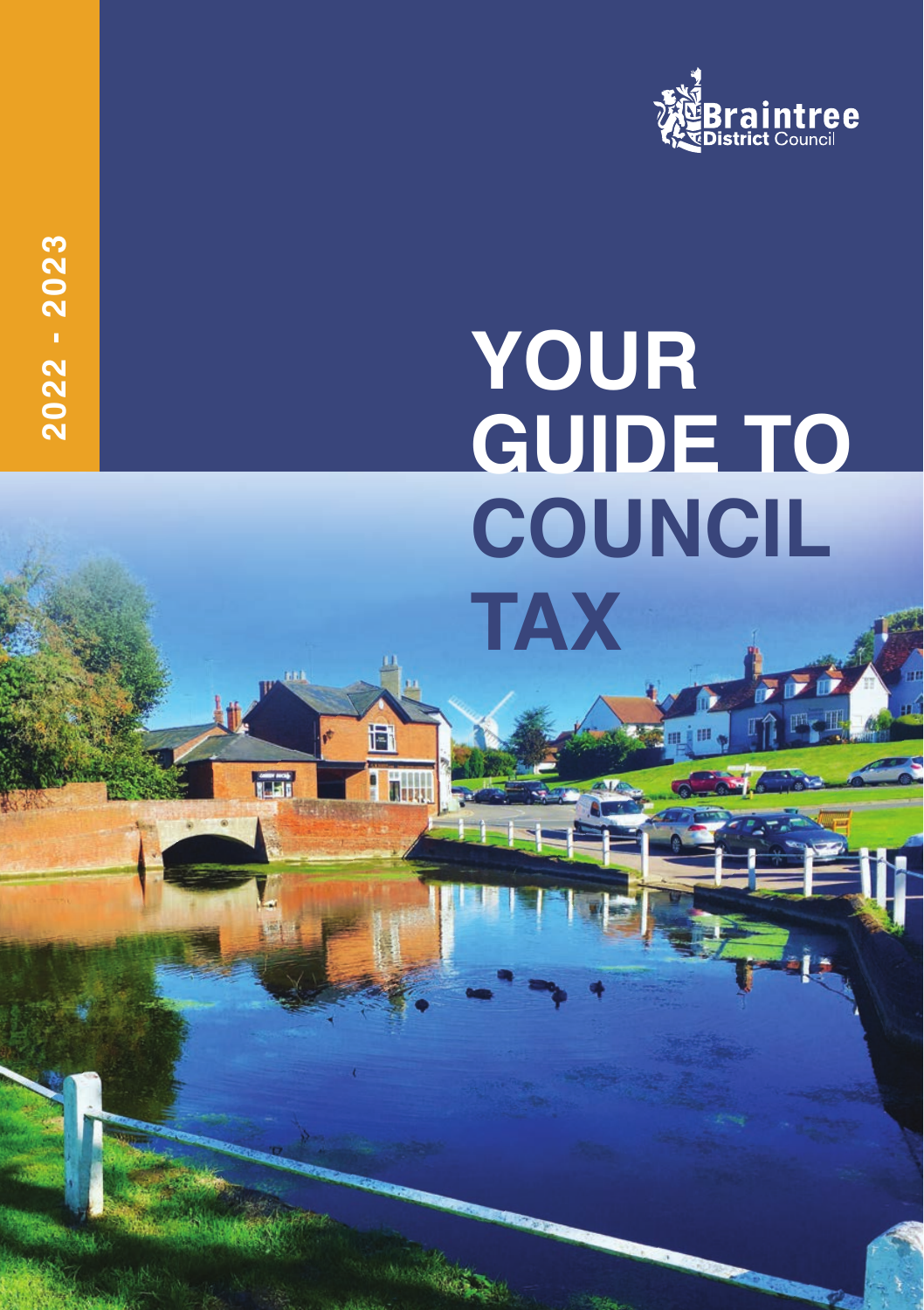# **How your Council Tax is shared**

Braintree District Council collects the Council Tax on behalf of the District Council, Essex County Council, Essex Police, Fire & Crime Commissioner (responsible for Policing and Community Safety and Essex Fire & Rescue Authority) and the Parish and Town Councils in the district.

#### **Here's how your Council Tax is allocated:**



# **What is Council Tax?**

Council Tax is a tax on homes collected by your local council to pay for local services.

| Valuation<br>band | Value of property on<br>1 April 1991 tax rate | <b>Braintree</b><br><b>District</b> | <b>Essex County</b><br>tax rate * | <b>Essex Police</b><br>tax rate | Essex Fire &<br>Rescue tax rate |
|-------------------|-----------------------------------------------|-------------------------------------|-----------------------------------|---------------------------------|---------------------------------|
| A                 | Up to £40,000                                 | £126.42                             | £934.08                           | £145.68                         | £50.22                          |
| B                 | £40,001 to £52,000                            | £147.49                             | £1,089.76                         | £169.96                         | £58.59                          |
| C                 | £52,001 to £68,000                            | £168.56                             | £1.245.44                         | £194.24                         | £66.96                          |
| D                 | £68,001 to £88,000                            | £189.63                             | £1,401.12                         | £218.52                         | £75.33                          |
| E                 | £88,001 to £120,000                           | £231.77                             | £1.712.48                         | £267.08                         | £92.07                          |
| F                 | £120,001 to £160,000                          | £273.91                             | £2,023.84                         | £315.64                         | £108.81                         |
| G                 | £160,001 to £320,000                          | £316.05                             | £2,335.20                         | £364.20                         | £125.55                         |
| н                 | Over £320,000                                 | £379.26                             | £2,802.24                         | £437.04                         | £150.66                         |

*\* Includes an amount for Adult Social Care. Find out more at www.essex.gov.uk*

If you think your home should be in a different valuation band, please contact the Valuation Office *Agency at https://www.gov.uk/council-tax-bands or call 03000 501501.*

*If you challenge your band, you must continue to pay council tax at your current band until your appeal is decided.*

#### 2 A guide to your Council Tax 2022/23

## **Who pays Council Tax?**

At least one person in each household is responsible for paying Council Tax, whether they own the home or rent it.

In most cases the person (or people) aged 18 or over who will be responsible for paying Council Tax are:

- owner-occupiers
- **leaseholders**
- people who pay rent
- people who have a licence to occupy, such as people who live in tied cottages (housing relating to their work)
- people such as squatters, who live in the property but have no legal interest in it (that is, they don't own or rent it)
- people who own the property but don't live in it.

People living together such as tenants, married people or civil partners can be jointly or separately responsible for the whole Council Tax for their property.

# **Braintree District Council spending plan**

Comparison of figures for 2022/23 with 2021/22



# **Braintree District Council income**



The net spending plan above includes income from fees and charges £6.51m, rental income £3.38m, interest and dividends £0.81m. The spending plan for Housing, Assets & Skills shows a net income position.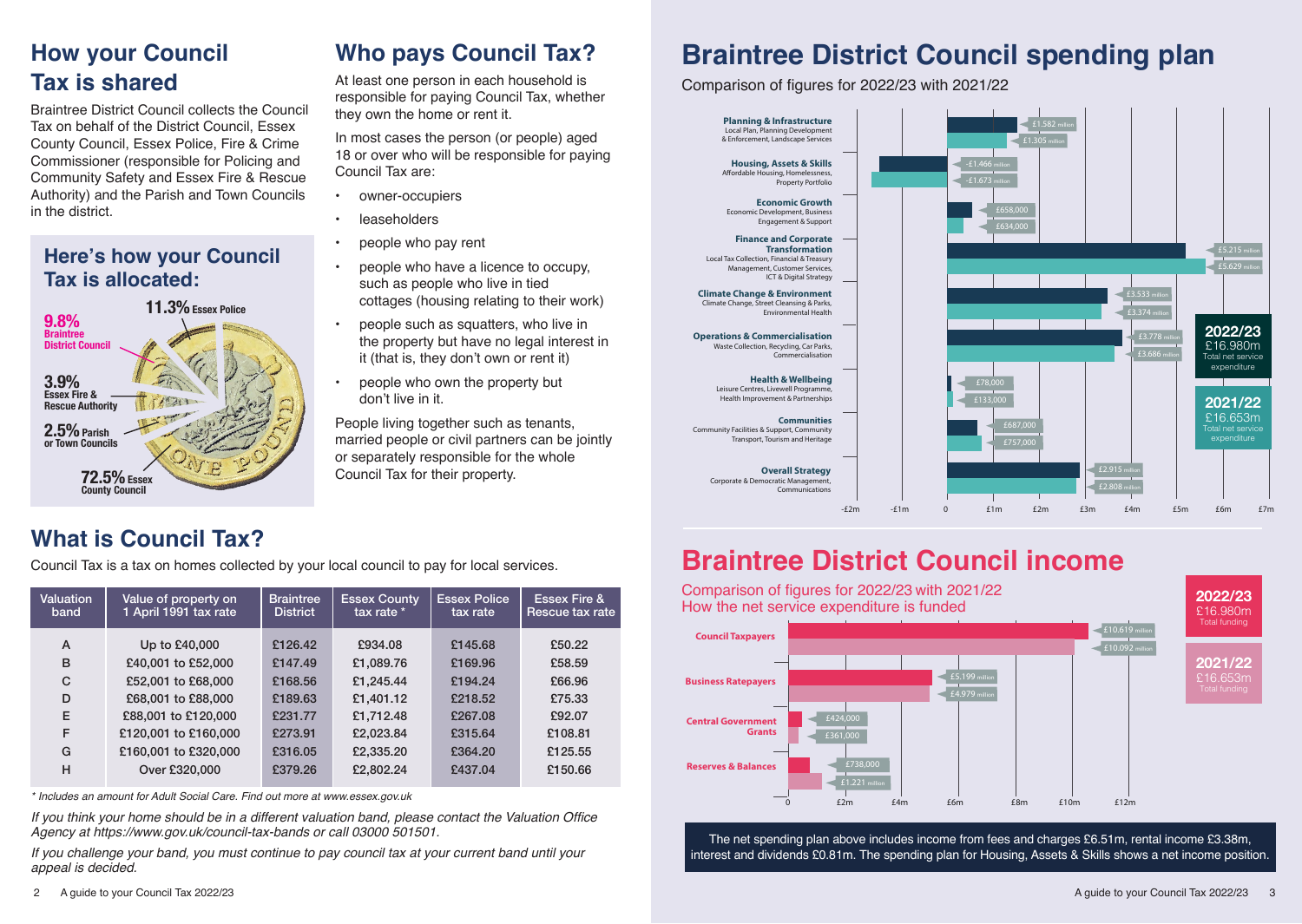If you are struggling to pay your Council Tax bill due to a low income, you may be entitled to help through the Local Council Tax Support.

Contact our Benefits team on **01376 557852** or visit **www.braintree.gov.uk** for more details.

# **Appealing Decisions**

If you have applied for Local Council Tax Support and you disagree with the decision, write to us stating the grounds on which you are aggrieved. If we cannot resolve your grievance within 2 months, you may appeal to the Valuation Office Tribunal.

If you think your council tax bill is incorrect and you think you should pay less or none at all, write to us stating your appeal.

You cannot withhold payment of your Council Tax while the matter is investigated/ under appeal.

# **changes**

You must tell us within 21 days about anything that could affect an exemption or discount you receive. If you fail to tell us in this timescale you may be subject to a £70 penalty.

# **Exempt properties**

Some properties are exempt from Council Tax. The exemption depends on the property class and can be for occupied and unoccupied properties. We have full guidance on the different property classes that may be exempt on our website **www.braintree.gov.uk/ counciltaxemptyproperties** or you can contact our Revenues team.

If you apply for a Council Tax exemption you must continue to pay your Council Tax

bill while you are waiting for our decision. If you fail to pay existing instalments we will take recovery action.

The Government is keen to ensure that dwellings do not remain unoccupied or unused for extensive periods. Unfortunately, it remains the case that nationally, a distressing number of dwellings are being left empty at a time when there is an overall housing shortage. There are currently 213 properties across our district which have been unoccupied for

more than 2 years.

Therefore to encourage home owners to bring these properties back into use, a Council Tax premium will be charged on empty homes after a period of 2 years.

A premium of 100% will be applied in addition to the full (100%) charge after the first 2 years a property has been unoccupied and substantially unfurnished.

Once the property has been empty for more than 5 years but less than 10 years, the premium will be 200% in addition to the full (100%) charge.

After 10 years, the premium will be 300% in addition to the full (100% charge)

These premiums are incurred from the date the property became unoccupied and substantially unfurnished and relate to the property not the ownership of that property.

For full details of Braintree Council's empty homes policy please visit **www.braintree.gov.uk/ counciltaxemptyproperties**

### **I live on my own, am I entitled to a discount?**

Your Council Tax bill assumes two adults are living in your household.

If you are the only adult living there (as your main home) we will reduce your bill by 25%.

When we look at the number of adults living in a property, we need to know about:

- full-time students, student nurses, apprentices and youth trainees
- people who live in hospital
- people who are being looked after in care homes
- people who are severely mentally disabled
- people staying in some hostels or night shelters
- 18 and 19-year-olds who are at or have just left school
- care workers working for low pay (usually for a charity)
- people caring for someone with a disability who is not their partner, or their child (a child is someone under 18).

Please visit our website for the full list of discounts available **www.braintree.gov.uk/council-tax**

# **People with disabilities**

You may be entitled to pay less Council Tax if you or someone who lives with you has a room or extra space, or an extra bathroom or kitchen, or uses a wheelchair in your property, to meet special needs relating to a disability.

This means that if you have a disability you might not have to pay more Council Tax for the extra space you need.

#### **We have an annexe, do we get a discount?**

A Council Tax discount of 50% is available for property annexes.

It applies for people living in annexes providing they are related to the person liable to pay the Council Tax of the main dwelling. **www.braintree.gov.uk/annexediscount**

# **I am having difficulty paying, what can I do?**

We are here to help you.

Contact us as soon as possible on **01376 557722** or email **payadvice@braintree.gov.uk** 

We only send two reminders in the year. Following that, should the bill remain unpaid, a summons and possibly a liability order will be issued which will incur additional costs being added to your account.

## **What is empty homes premium?**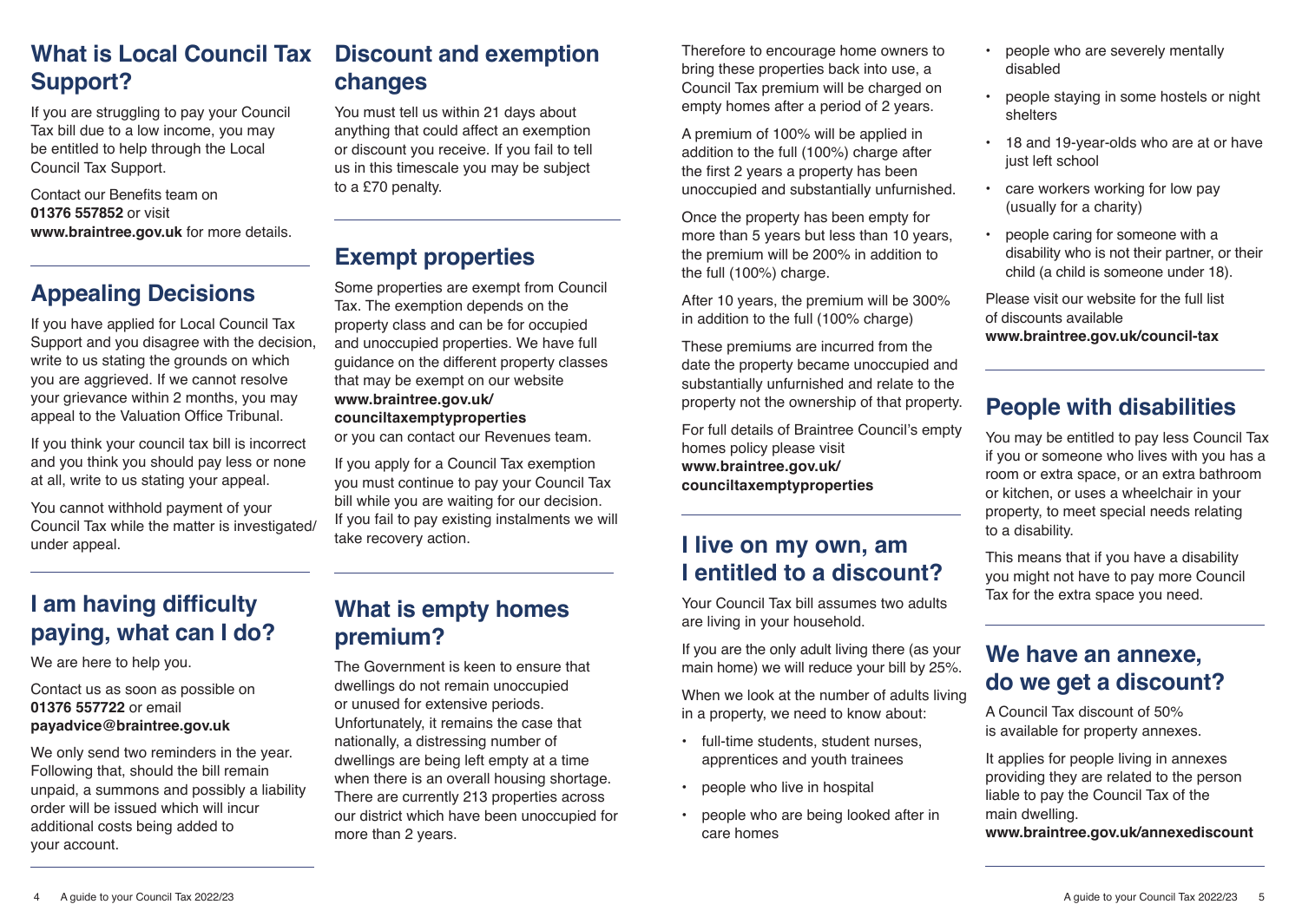# **What your Parish or Town Council receives**

The table below shows each Parish Council's Council Tax requirement (how much they need), based on a band D charge. Parish and Town Councils need extra money to pay for things like community centres, footpaths and extra street lighting. If the Parish or Town Council raises more than £140,000 from its local taxpayers, it must publish information about its spending plans. The spending plans for Coggeshall Parish, Halstead and Witham Town Councils can be found on our website **www.braintree.gov.uk**

| <b>Town Or Parish</b>        | <b>Band D</b> | <b>Town Or Parish</b>    | <b>Band D</b> | <b>Town Or Parish</b>      | <b>Band D</b> |
|------------------------------|---------------|--------------------------|---------------|----------------------------|---------------|
| Alphamstone                  | 22.06         | Gestingthorpe            | 54.62         | Rayne                      | 57.25         |
| Ashen                        | 39.76         | Gosfield                 | 63.38         | Ridgewell                  | 84.91         |
| <b>Belchamp Otten</b>        | 16.53         | <b>Great Bardfield</b>   | 77.01         | Rivenhall                  | 46.27         |
| <b>Belchamp St Paul</b>      | 22.21         | <b>Great Henny</b>       | 40.34         | Shalford                   | 61.94         |
| <b>Belchamp Walter</b>       | 55.75         | <b>Great Maplestead</b>  | 52.06         | Sible Hedingham            | 64.13         |
| <b>Birdbrook</b>             | 88.73         | <b>Great Notley</b>      | 35.70         | <b>Silver End</b>          | 66.75         |
| <b>Black Notley</b>          | 49.63         | <b>Great Yeldham</b>     | 78.54         | Stambourne                 | 47.69         |
| <b>Borley Parish meeting</b> | 22.57         | <b>Greenstead Green</b>  | 43.38         | <b>Steeple Bumpstead</b>   | 69.96         |
| <b>Bradwell</b>              | 52.18         | <b>Halstead</b>          | 48.89         | <b>Stisted</b>             | 53.62         |
| <b>Braintree</b>             | 0.00          | <b>Hatfield Peverel</b>  | 43.65         | <b>Sturmer</b>             | 58.02         |
| <b>Bulmer</b>                | 39.30         | <b>Helions Bumpstead</b> | 82.51         | <b>Terling</b>             | 66.25         |
| <b>Bures Hamlet</b>          | 95.08         | Kelvedon                 | 96.03         | <b>The Salings</b>         | 71.72         |
| Castle Hedingham             | 62.47         | Lamarsh                  | 22.06         | <b>Tilbury Juxta Clare</b> | 32.28         |
| Coggeshall                   | 98.27         | Liston                   | 51.29         | <b>Toppesfield</b>         | 80.35         |
| <b>Colne Engaine</b>         | 61.74         | <b>Little Henny</b>      | 40.34         | <b>Twinstead</b>           | 40.34         |
| Cressing                     | 57.35         | <b>Little Maplestead</b> | 52.11         | Wethersfield               | 75.69         |
| <b>Earls Colne</b>           | 93.35         | Little Yeldham           | 32.28         | <b>White Colne</b>         | 56.68         |
| Fairstead                    | 66.25         | Middleton                | 40.34         | <b>White Notley</b>        | 68.88         |
| Faulkbourne                  | 68.88         | Ovington                 | 32.28         | <b>Wickham St Paul</b>     | 91.59         |
| Feering                      | 80.44         | Panfield                 | 69.13         | Witham                     | 80.28         |
| Finchingfield                | 68.46         | Pebmarsh                 | 53.22         |                            |               |
| Foxearth                     | 51.29         | Pentlow                  | 54.89         |                            |               |

# Sign up to Open Portal

# **You can use Open Portal secure service to view your Council Tax bill online rather than us posting them to you.**

#### **As well as paying your bill, you can:**

**• View your bill • Request a copy bill • Check your balance**

**• See all payments made • Check your next payment due**

# Register for Open Portal

You need to register to use Open Portal. To register you will need your;

• name and contact details • Council Tax account number • email address **www.braintree.gov.uk/opregister**

Once you have registered for Open Portal you will receive an email within a few days confirming your registration. The email will contain your username and memorable information. For added security we will post your password to your home address within seven days of registering.

When your account is set up, you will need to download Adobe Acrobat on your device unless you're viewing your account on a smartphone.

If you have any queries please contact Revenues on **01376 552525** or e-Mail **counciltax@braintree.gov.uk**

**PORTAL** 



#### **REPORT FRAUD NOW** 08000 740405 fraud@braintree. gov.uk

#### Data Protection Statement:

The Council may share information internally and with other agencies to carry out its statutory functions efficiently.

Braintree District Council has a duty to protect the public funds it administers, so we may use information you provide for the prevention and detection of fraud.

Information may also be shared with other bodies responsible for auditing or administering public funds for these purposes.

**More information can be found on www.braintree.gov.uk/privacy**

# If you require this leaflet in an alternative format, please call **01376 557755**